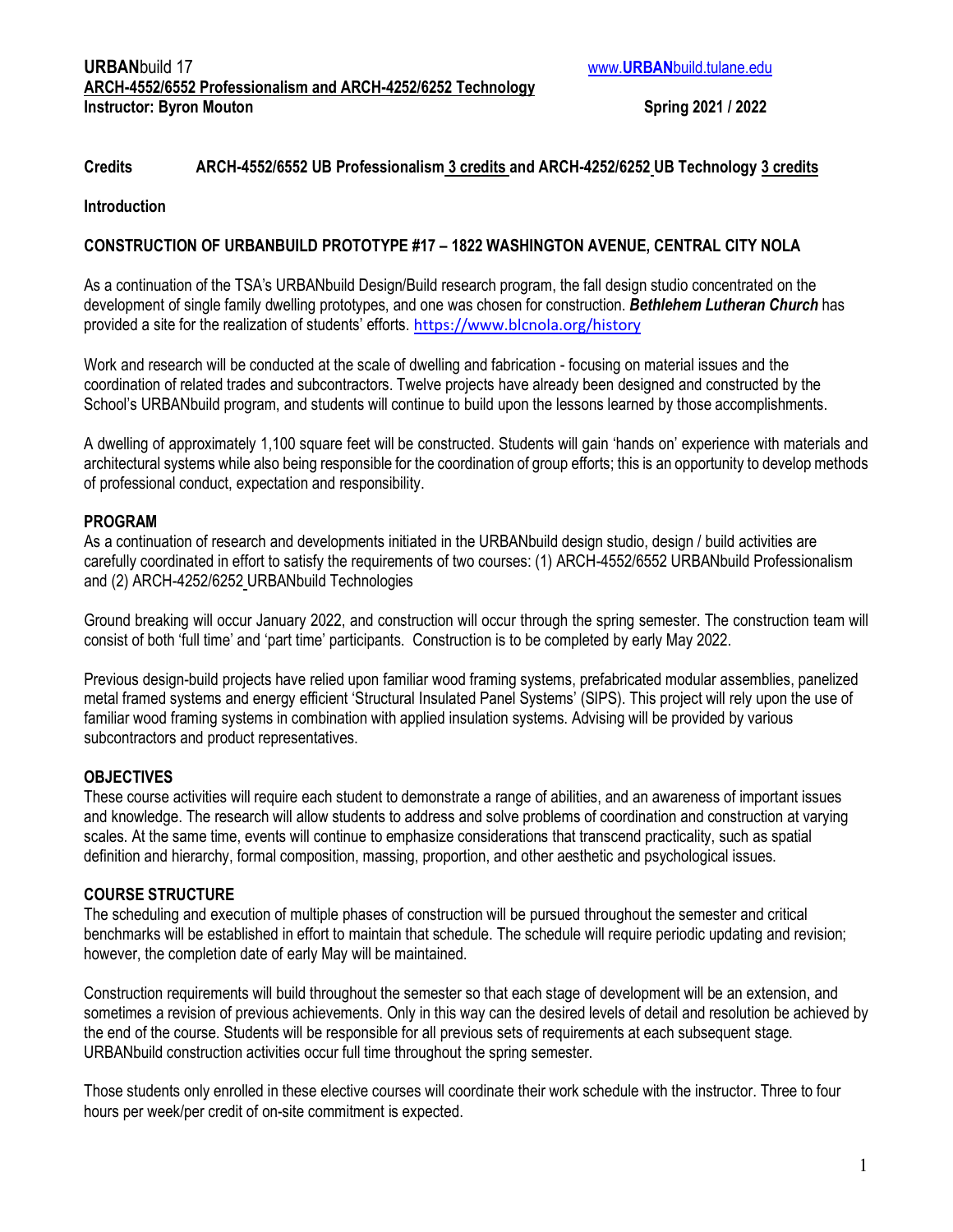## **REVIEW**

Structured participation will be required in review of construction accomplishments and the consideration of revision. Students will be called upon to critique the work of their peers as well as to present alternative solutions. This interaction will form a part of the semester's grade.

# **PRESENTATION**

At this point in the curriculum it is vital that students be able to communicate proposals and ideas thoroughly and persuasively. This coursework also allows students to recognize their ideas and efforts through the careful execution of fabrication details. Periodically, during the construction process, design developments and alternative options will be required for consideration. It is expected that all proposed options be presented legibly for group discussion and consideration.

## **MEETING TIME**

8:00 am Monday through Saturday. The length of workdays will vary and end sometime between 5:00 and 7:00 pm. Work on select Sundays may sometimes be required. Weekly goals will be established, but flexibility will need to be maintained due to delays caused by weather, late material deliveries, or similar events.

The physical work will be demanding at times, but it is critical that students work carefully. It is expected that all work be conducted with safety as a priority. When faced with the option of getting something done fast rather than safely, it is required that students choose to take their time and ask for assistance or guidance.

## **COURSE EXPECTATIONS**

Students are expected to work regularly and productively in fulfillment of the project schedule. All work will be the product of team efforts, but individual efforts will be recognized through qualities of leadership, collaboration and the initiation of 'problem solving' efforts.

The beginning of the work day, the scheduling of lunch breaks and the conclusion of each work day are to be respected by every 'full time' course participant. Work days may sometimes extend beyond the scheduled hours. Absence for medical reasons or family emergencies should be requested as soon after the event as possible and in advance of project deadlines, and should be supported by proper documentation. It is occasionally necessary to change deadlines and specific requirements. Such changes will be made with as much notice as possible, but may occasionally be made at short notice to ensure the productive continuity of the program. Students should stay in touch with each other to be aware of any such changes.

### **SAFETY**

In effort to maintain a safe work setting, the construction site is to always be kept as clear as possible. Tools are to be cared for and maintained with the highest level of quality possible; the 'onsite' storage container is to be kept as clear and organized as possible. Instructors will direct the maintenance of site and equipment.

Proper protective footwear is to be worn at all times on site, eye protection is to be worn when operating dangerous equipment of performing dangerous tasks. When construction activities are being conducted overhead, or when working in the proximity of objects that could overturn – students are to wear protective hard hats. Students should always be aware of their surroundings and the activities of others. Do not hesitate to offer assistance or ask for assistance when needed!

Unless a supervised event is coordinated by course instructors, no alcoholic beverages are allowed on site. Standard university policies of acceptable behavior are to be respected. Unsafe or unprofessional behavior will not be tolerated and may lead to immediate course expulsion.